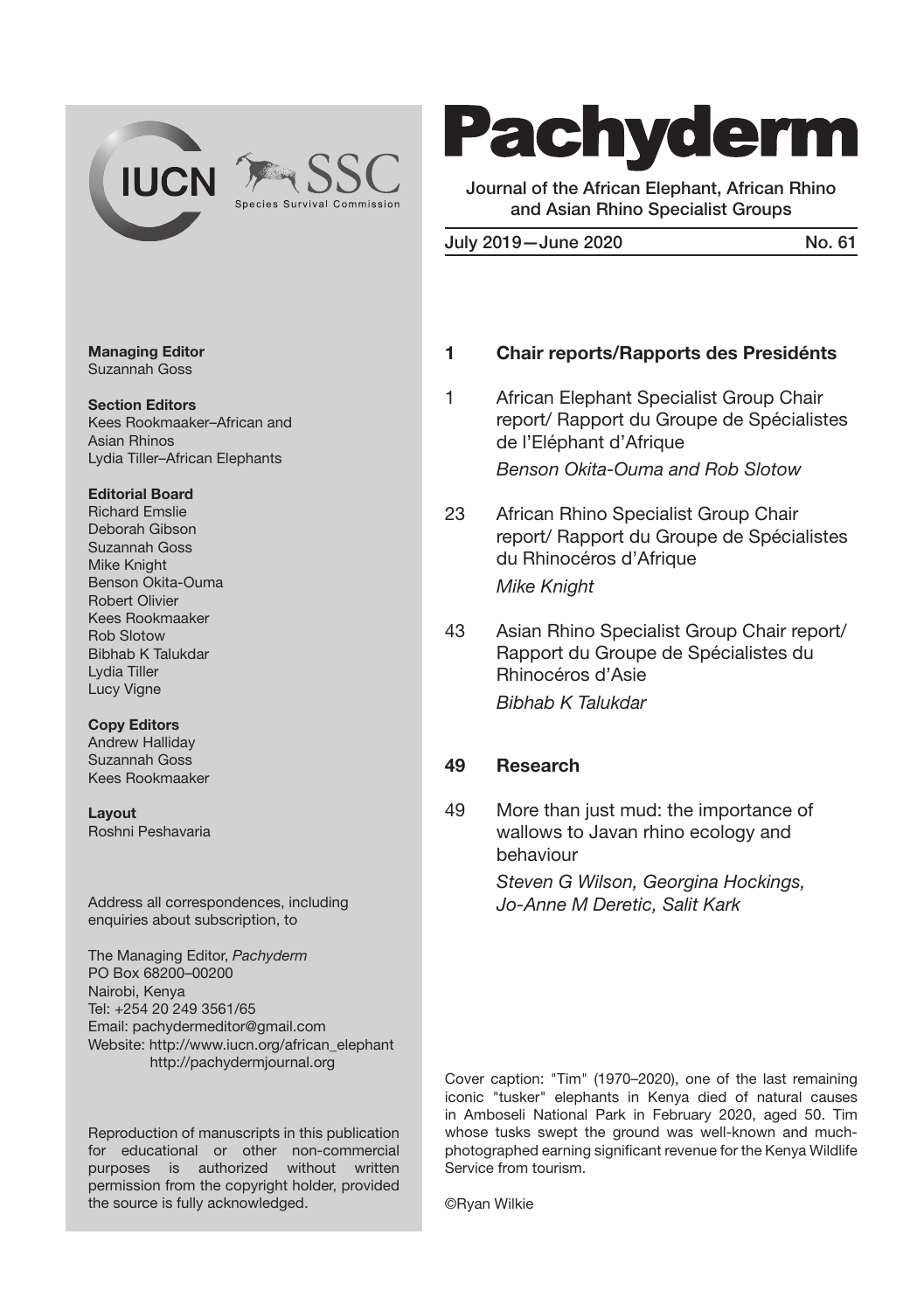# **Pachyderm**

July 2019—June 2020 No. 61

Journal of the African Elephant,

African Rhino and

Asian Rhino Specialist Groups

63 System for Elephant Ear-pattern Knowledge (SEEK) to identify individual African elephants

*Anka Bedetti, Cathy Greyling, Barry Paul, Jennifer Blondeau, Amy Clark, Hannah Malin, Jackie Horne, Ronny Makukule, Jessica Wilmot, Tammy Eggeling, Julie Kern, Michelle Henley*

- 78 The status of the forest elephant in the world heritage Dja Faunal Reserve, Cameroon *Rajan Amin, Oliver Fankem, Oum Ndjock Gilbert, Thomas Bruce, Constant Ndjassi, David Olson, Andrew Fowler*
- 90 An accurate molecular method to sex elephants using PCR amplification of Amelogenin gene *George L Gwaltu*
- 97 Evaluating uncertainty in estimates of large rhinoceros populations *Sam M Ferreira and Danie Pienaar*

## 109 Management

- 109 Progress on the Kenya black rhino Action Plan (2017–2021) *Cedric Khayale, Linus Kariuki, Geoffrey Chege, Mxolisi Sibanda, Martin Mulama, Benson Okita-Ouma, Rajan Amin*
- 120 Local attitudes and perceived threats of human-elephant conflict: a case study at Lake Jipe, Kenya

*Maureen W Kinyanjui, Naiya R Raja, Ewan J Brennan, Lucy E King, Lydia N Tiller*

131 Night census and infrared technology monitoring of a black rhinoceros population and species competition monitoring to inform management action in Tsavo, Kenya

*Sospeter M Kiambi, Kenneth Muriithi, Grace Waiguchu, Kenneth Ochieng, Linus Kariuki, Patrick Omondi*

140 Alternative crops as a mitigation measure for elephant crop raiding in the eastern Okavango Panhandle *Tiroyaone A Matsika, Joseph A Adjetey, Motshwari Obopile, Anna C Songhurst, Graham McCulloch, Amanda Stronza*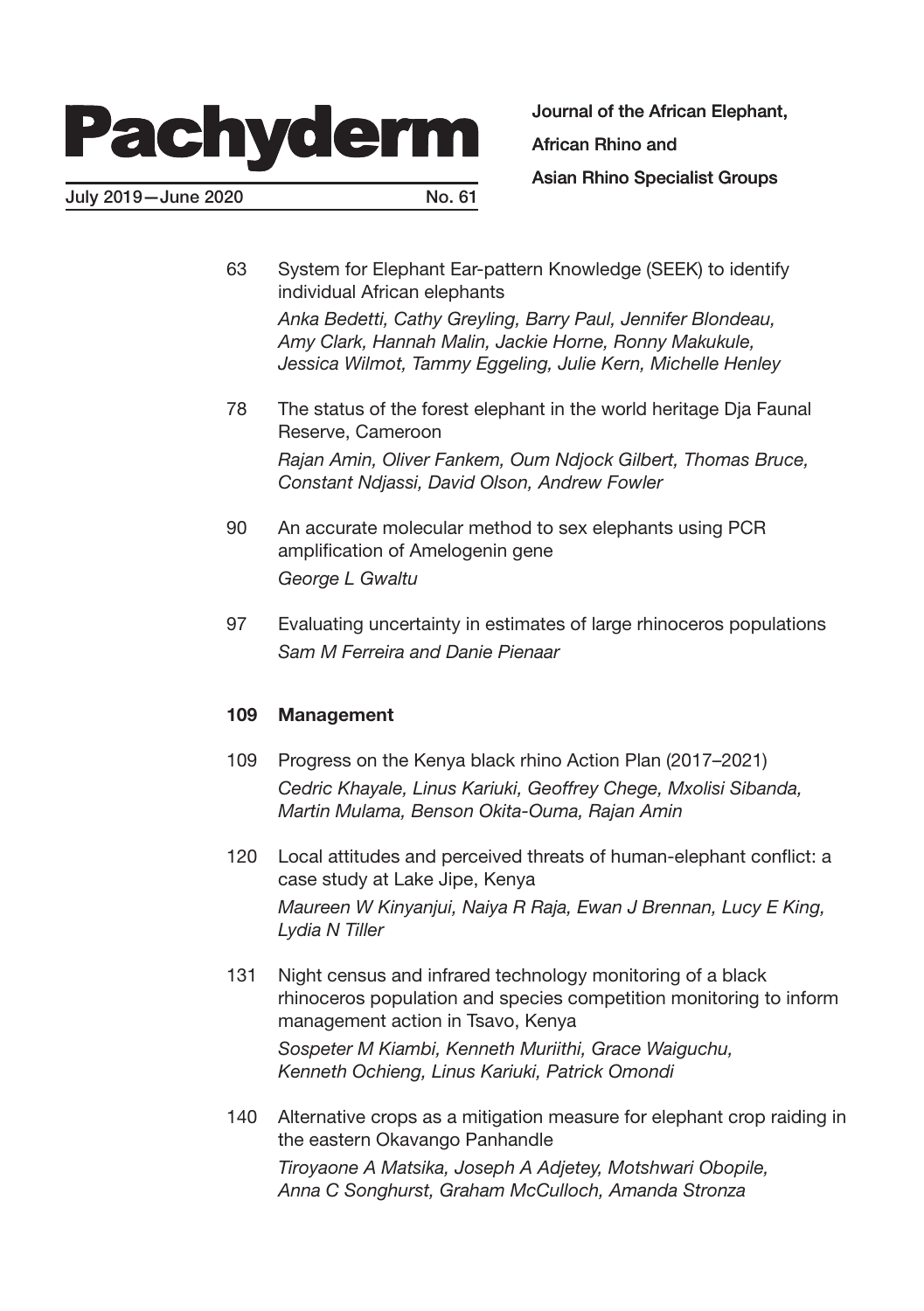

July 2019—June 2020 No. 61

Journal of the African Elephant, African Rhino and Asian Rhino Specialist Groups

## 153 History

- 153 Part I. Policies of confusion 1960—1978: elephant ivory, rhino horn and hippo teeth *Ian SC Parker and AD Graham*
- 161 Part II. Auctions and export from Mombasa 1960—1978: elephant ivory, rhino horn and hippo teeth *Ian SC Parker and AD Graham*
- 176 Rhinoceros pulling a plough—fact or fiction? *Kees Rookmaaker*

#### 179 Field Notes

- 179 Anti-poaching strategies employed by private rhino owners in South Africa *Laura A Chapman and Piran CL White*
- 184 The maximum size of the greater one-horned rhinoceros (*Rhinoceros unicornis*) *Kees Rookmaaker*
- 191 Does dehorning lead to a change in inter-calf intervals in free-ranging white rhinoceros? *Samuel G Penny, Rachel L White, Dougal MacTavish, Lynne MacTavish, Dawn M Scott, Angelo P Pernetta*
- 194 The battle for breeding rights—male behaviour at Ziwa Rhino Sanctuary, Uganda *Felix J Patton, Petra E Campbell, Angie Genade*

#### 197 Review

197 Myanmar's growing illegal ivory trade with China (Lucy Vigne and Esmond Martin) *John Frederick Walker*